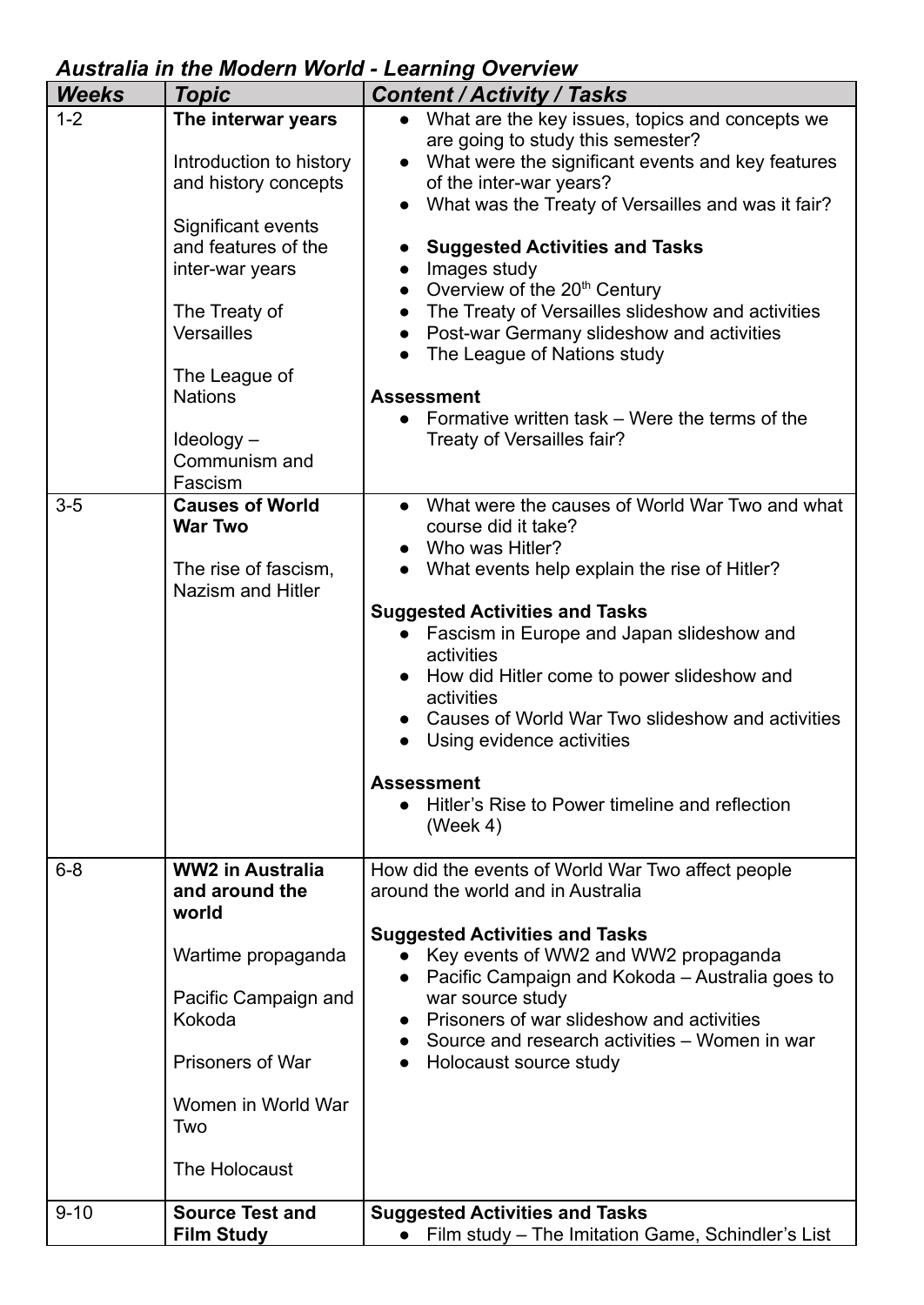|           |                                                                                | <b>Assessment</b><br>World War Two source test (Week 9)<br>$\bullet$                                                                      |
|-----------|--------------------------------------------------------------------------------|-------------------------------------------------------------------------------------------------------------------------------------------|
| 11        | <b>End of World War Two</b><br>and the beginning of<br>the Cold War            | How did WW2 end and why did this lead into the Cold War?                                                                                  |
|           |                                                                                | Why did America drop nuclear bombs on Japan and was this<br>justified?                                                                    |
|           |                                                                                | <b>Suggested Activities and Tasks</b><br>Google Slideshow on Cold War<br><b>Reflection questions</b><br>Source activity                   |
| 12        | <b>Nuclear bombs on</b><br>Japan                                               | Do you think the US was justified in dropping the atomic<br>bombs on Japan?                                                               |
|           |                                                                                | <b>Assessment</b><br><b>Essay (sources provided)</b><br>$\bullet$                                                                         |
| 13        | The Cold War and<br><b>Australia</b>                                           | How did the Cold War affect Australia?                                                                                                    |
|           |                                                                                | <b>Suggested Activities and Tasks</b>                                                                                                     |
|           |                                                                                | Google Slideshow<br>Cold War inquiry task                                                                                                 |
|           |                                                                                | Artwork analysis task                                                                                                                     |
| 14        | <b>Rights and Freedoms</b><br>(particularly Civil<br><b>Rights in the USA)</b> | How have people around the world fought for rights and<br>freedoms?                                                                       |
|           |                                                                                | Why was there a need for a civil rights movement in America<br>and what were some of the tactics used by this movement?                   |
|           |                                                                                | How successful was the civil rights movement in America?                                                                                  |
|           |                                                                                | <b>Suggested Activities and Tasks</b><br>Google Slideshow and civil rights inquiry task<br>Source analysis<br><b>Reflection questions</b> |
| $15 - 17$ | <b>Oral presentation</b>                                                       | Develop an inquiry question on an important example of<br>Human Rights violations that has occured since 1948                             |
|           |                                                                                | What were the causes and effects of this Human Rights<br>violation?                                                                       |
|           |                                                                                | Who were some of the key people involved in this Human<br>Rights violation, and what change did they help bring about?                    |
|           |                                                                                | <b>Assessment</b><br>Research, prepare and present an oral presentation<br>Due Week 16<br>$\bullet$                                       |
| 18-19     | <b>Rights and Freedoms</b><br>in Australia -<br><b>Indigenous rights</b>       | Why was there a need for an indigenous civil rights movement<br>in Australia?                                                             |
|           |                                                                                | How successful was the indigenous civil rights movement in<br>Australia?                                                                  |
|           |                                                                                | In what ways do Aboriginal people still struggle for rights and                                                                           |